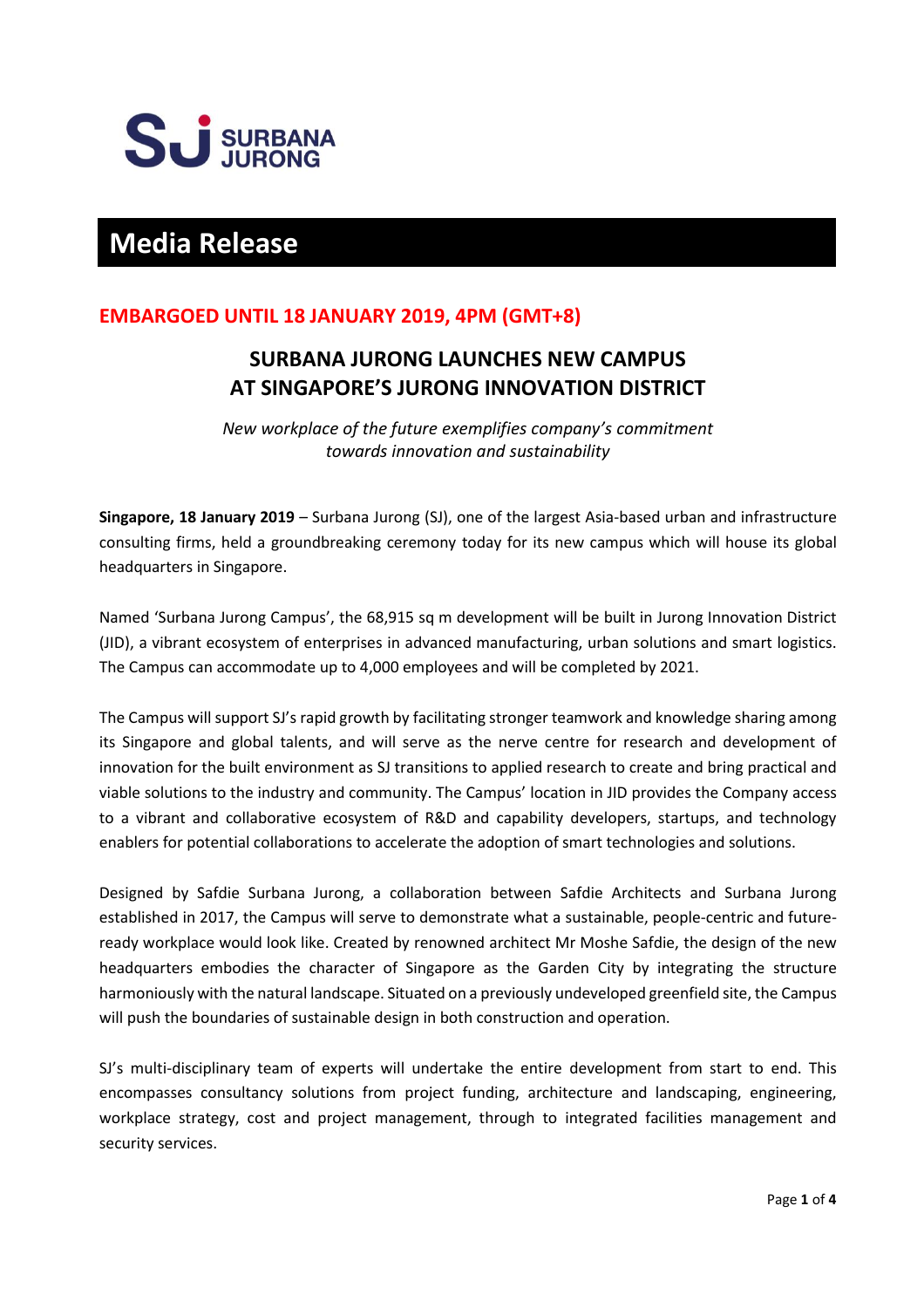## **Driving digitalisation and innovation**

The building of Surbana Jurong Campus will embrace the use of digital technologies to scale up productivity and efficiency, and is well aligned with Singapore's push to transform the built environment sector. The development will demonstrate SJ's leadership in leveraging Building Information Modelling (BIM) and extending it to a comprehensive Integrated Digital Delivery, or IDD. IDD fully integrates processes and stakeholders along the development value chain through advanced info-communications technology and smart technologies.

Additionally, SJ will apply its proprietary solutions such as BIM:FM technology to the facilities management process to increase productivity and achieve cost savings for long-term building maintenance and operational cycle. The construction will also utilise the Design for Manufacturing and Assembly (DfMA) approach with the use of precast materials, a signature competency of SJ utilised in its affordable housing projects.

To drive innovation, the Campus will be a living lab with dedicated spaces for research and test-bedding of new ideas, including test-bedding future-ready solutions developed by the SJ-NTU Corporate Lab, a joint corporate laboratory set up by SJ, Nanyang Technological University, Singapore (NTU) and the National Research Foundation Singapore.

# **Championing sustainability**

In line with SJ's commitment towards delivering sustainable urban solutions, the Campus pushes the boundaries of sustainable design in both construction and operation. It is designed to meet Singapore's Building and Construction Authority's (BCA) Green Mark Platinum Certification for Super Low Energy Building.

The Campus utilises solar photovoltaic technology which will yield around 340MWH of renewable energy annually, and integrates features such as rain gardens and bio-swale to enhance water sustenance. It also boasts many other green technologies, including smart lighting control, underfloor air-distribution system, and predictive smart building control systems such as live energy and water management dashboards.

## **Tailored funding solution**

SJ adopted a 'develop and lease' model to fund the development of the Campus. The Campus is being developed by Surbana Jurong Capital, the investment arm of SJ, which secured 100% funding for the development of the property and subsequent lease agreement for the entire land lease tenure from M&G Real Estate, one of the world's leading financial solutions providers for real estate investors. This arrangement provided SJ with a compelling, long-term and cost-effective solution in developing the property for its use.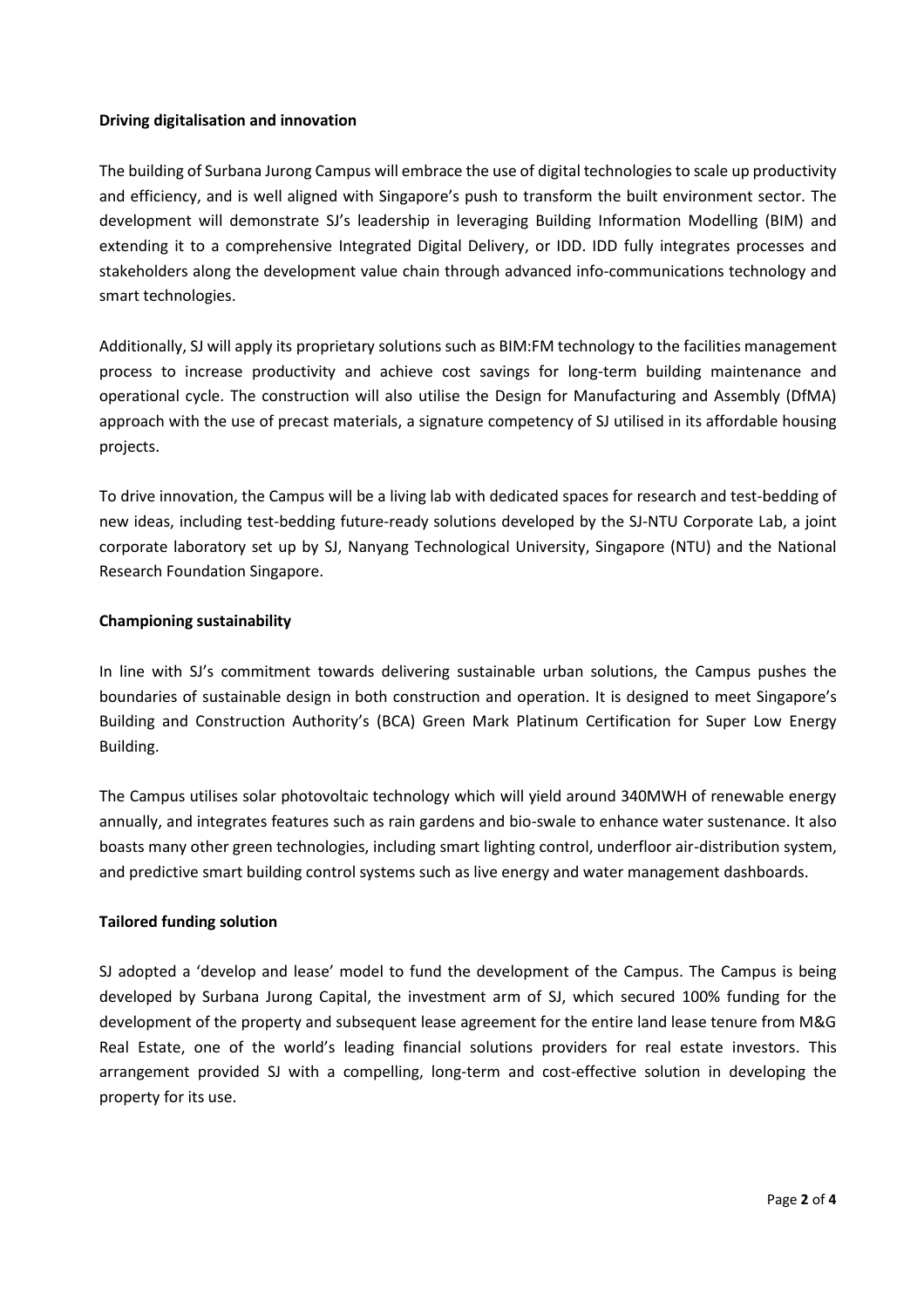Mr Wong Heang Fine, Group Chief Executive Officer of Surbana Jurong said, "The building of our global headquarters represents SJ's growth ambition, and signals our continued confidence in Singapore as a strategic urban and infrastructure hub. With its myriad of new-generation working spaces, our new Campus is envisaged to be a conducive and lively environment for meaningful collaboration and to nurture innovation as we explore new ways to address urban challenges and reinvent cities. We also hope that a world-class workspace will further attract and retain global talents."

Mr Wong added, "Utilising the Group's full range of capabilities to develop this project, the Surbana Jurong Campus will be a showcase of how we can support our clients to bring a development project from vision to reality. From planning, financing and design, through to delivery and management, we have a fully integrated and complete set of services to successfully deliver a project from concept to completion."

Mr Ng Lang, Chief Executive Officer of JTC said, "The Surbana Jurong Campus will be a critical piece of the collaborative ecosystem of researchers, capability developers, enablers and adopters in Jurong Innovation District. Surbana Jurong's capabilities in sustainable urban planning are well-aligned to Jurong Innovation District's vision to testbed innovations in urban solutions and smart technologies."

The Campus is a result of strong collaboration and on-going support from the Singapore Economic Development Board (EDB). Mr Lim Kok Kiang, Assistant Managing Director, EDB, said, "Surbana Jurong's Campus is testament to the company's long-term commitment to Singapore, and its dedication to being a technology and innovation-driven design and engineering consultancy. We look forward to more partnerships between Surbana Jurong and key players, both in Singapore and around the region, to develop new solutions for the urban and infrastructure sectors."

*- End -*

### **About Surbana Jurong**

Surbana Jurong is one of the largest Asia-based urban and infrastructure consulting firms. Leveraging technology and creativity, Surbana Jurong provides best-in-class consultancy solutions across the entire value chain of the urbanisation, industrialisation and infrastructure domains.

Headquartered in Singapore, the Surbana Jurong Group has a global workforce of over 14,000 employees in more than 120 offices across over 40 countries in Asia, Australia, UK, the Middle East, Africa and the Americas, and an annual turnover of around S\$1.5 billion. The Surbana Jurong Group of companies include SMEC and Robert Bird Group in Australia, Sino-Sun in China, AETOS, KTP, SAA in Singapore and B+H in Canada.

Surbana Jurong has a track record of close to 70 years, and has built more than a million homes in Singapore, crafted master plans for more than 30 countries and developed over 100 industrial parks globally.

Surbana Jurong's motto 'Building Cities, Shaping Lives' reflects its belief that development is more than just steel and concrete. Surbana Jurong creates spaces and designs infrastructure where people live, work and play, shaping cities into homes with sustainable jobs where communities and businesses can flourish.